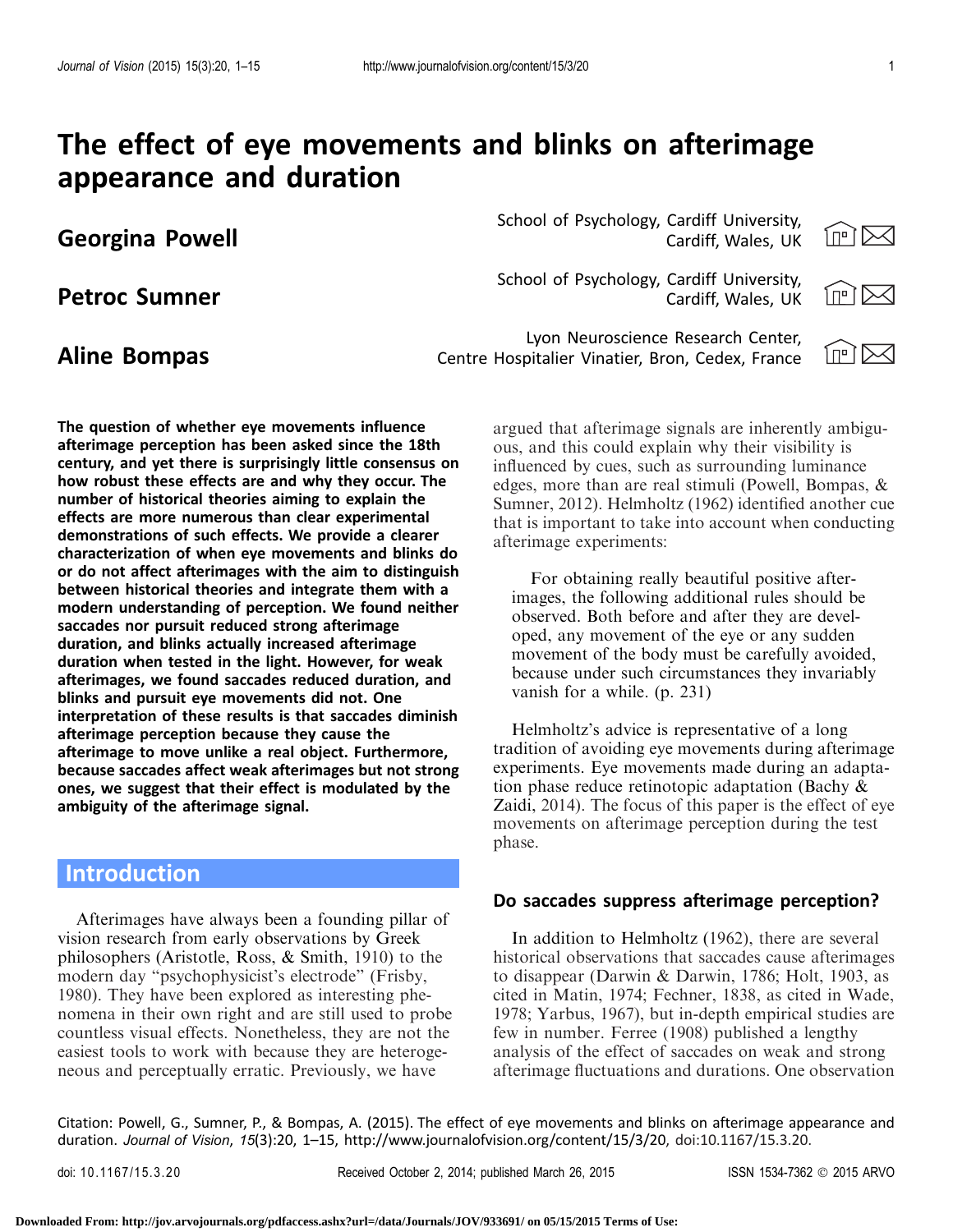he reported was that any cue that aided fixation when perceiving an afterimage increased afterimage duration. Further, as fixation was assumed to improve through practice (note that he did not record eye movements), afterimage durations increased. Ferree also used a very small number of participants in his experiments (sometimes only one), and his methods are not reported in such a way that allows full comprehension and replication.

More recently, Fiorentini and Mazzantini ([1965\)](#page-12-0) compared the probability of strong, positive afterimages disappearing following saccades, fixation, or tracking (pursuit) eye movements. They reported that 100% of afterimages disappeared following a voluntary saccade with amplitudes above  $1^{\circ}$  and that a few seconds was required for the afterimage to reappear following the saccade. Unfortunately, these observations were only based on two observers (the authors), and they did not measure afterimage duration or record eye movements.

Kennard, Hartmann, Kraft, and Boshes [\(1970](#page-13-0)) measured the duration of suppression immediately following a saccade, using strong afterimages viewed in the dark. They found that suppression time increased with the amplitude of the saccade, and afterimages would completely disappear at saccade frequencies greater than 2 Hz. A positive of this study is that eye movements were recorded; however, the majority of data was drawn from only two observers. The finding that strong afterimages disappear completely during fast saccades is consistent with the perception of one of the authors of the current study, so it remains possible that a significant minority of observers show an effect of saccades.

Finally, Friedman and Marchese ([1978\)](#page-12-0) measured the duration of strong positive afterimages generated by flashed targets (viewed in the dark) after one large amplitude saccade (from fixation straight ahead to maximum eccentricity). Unlike previous studies, a large sample size was used (27), and they reported that afterimage duration was reduced by around 50% by the saccade. However, data from only a few participants is actually reported in the paper, and the methods are not detailed enough to allow replication. Furthermore, such large amplitude saccades are not representative of the ones we make most of the time during natural viewing.

Overall, the consensus from the historical literature is that saccades can influence afterimage perception. However, methodological details are often sparse and sample sizes often small, and it may be that the strength of the afterimage matters and/or whether they are viewed in the dark or the light. For example, Yarbus ([1967\)](#page-14-0) noted that weak but not strong afterimages were affected, and Hering (1891, as cited in Ferree, [1908](#page-12-0)) argued specifically that afterimages are not suppressed in the dark. It has also been claimed that only voluntary eye movements lead to afterimage disappearance because pressing the eyeball to stimulate involuntary movement does not elicit afterimage disappearance (Bell, [1823](#page-12-0); Ferree, [1908](#page-12-0)).

# Why would saccades influence afterimage perception?

Theories to explain the effect of saccades on afterimage perception—if it is real—stretch over two centuries and reflect changes in our understanding of the visual system over the years. However, it is possible to group them into four main categories.

#### Eyeball and retina

The first set of theories claim that eye-muscle movement relieves the state of adaptation on the retina. Fechner (1838, as cited in Wade, [1978\)](#page-14-0) argued that eye movements cause vascular and nervous disturbances on the retina, and Flick and Gurber (1889, cited by Exner, [1890;](#page-12-0) Matin, [1974\)](#page-13-0) suggested that eye movement muscles stimulate the ''lymph stream'' with new signals, and this enables recovery from adaptation. This set of theories seems the least plausible when evaluated within our modern understanding of the visual system. In particular, we presume the motivation for these theories was based on the false assumption that perceived afterimage duration is determined entirely by the adaptation period of retinal cells, and therefore, that retinal cells must have returned to a nonadapted state for the afterimage to cease being perceived. We now know that cortical mechanisms can greatly influence afterimage intensity and duration, and an afterimage may vanish from conscious perception long before retinal cells recover from adaptation (Powell et al., [2012;](#page-13-0) van Lier, Vergeer, & Anstis, [2009\)](#page-14-0). This can be simply demonstrated by observing how an afterimage that has already vanished from conscious perception often returns when changing context, for instance, when turning the light off until it vanishes again and then on again and so on. Furthermore, if eye movements enabled a general recovery from adaptation across the retina, this would also affect the ever-present and smoothly changing global adaptation states of the retina (such as von Kries adaptation for color constancy). The specific suppression of small afterimages as perceived objects needs an interpretation in terms of the information and representations supporting perceived objects rather than any direct effect on sensory adaptation. Finally, these theories completely break down if the locus of adaptation sits beyond the retina as has been suggested (McLelland, Baker, Ahmed, & Bair, [2010](#page-13-0)) although this is still a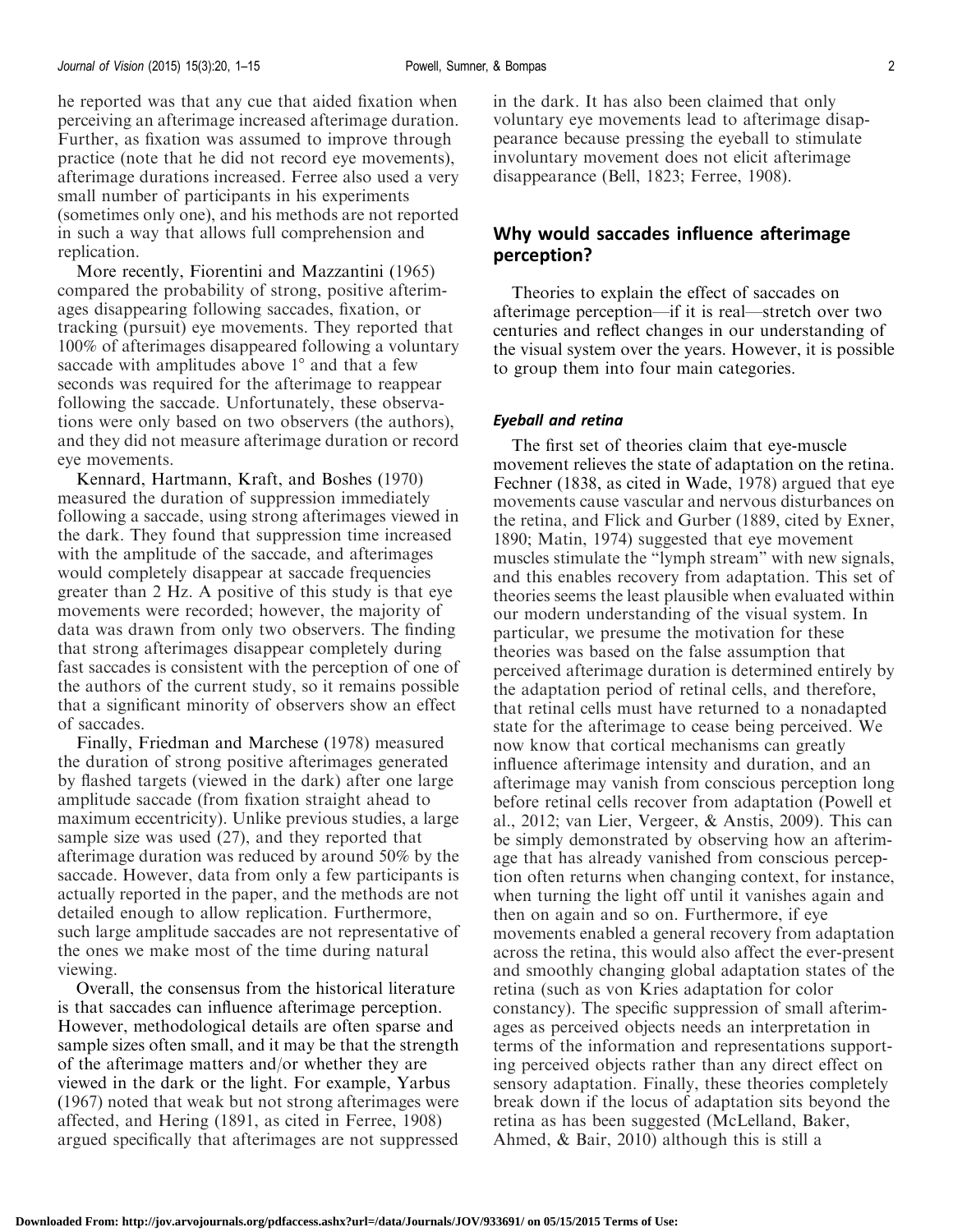contentious topic and recent research suggests that afterimage-generating adaptation is retinal (Zaidi, Ennis, Cao, & Lee, [2012\)](#page-14-0).

#### Visual image changes

Helmholtz ([1962](#page-13-0)) argued that eye movements produce illumination changes on the retina that lead to afterimage disappearance. This theory seems unlikely given recent work showing that intermittent luminance modulation of the background does not reduce but rather prolongs afterimages (Gerling & Spillmann, [1987;](#page-13-0) Magnussen & Torjussen, [1974;](#page-13-0) Matteson, [1965;](#page-13-0) Robertson & Fry, [1937\)](#page-13-0). Hering (1891, as cited in Ferree, [1908\)](#page-12-0) proposed that retinal image smearing suppresses the afterimage signal, which he claimed to demonstrate by rapidly shifting a piece of paper to mimic smearing. Saccades could also misalign the edges of the afterimage with the background context (e.g., luminance edges), which we know can influence afterimage perception (Daw, [1962;](#page-12-0) Powell et al., [2012](#page-13-0); van Lier et al., [2009\)](#page-14-0). Smearing and misalignment of edges through eye movements are likely causes for why afterimages are not perceived in real life (see Powell et al., [2012](#page-13-0), for discussion), but here we test whether they provide sufficient explanation for all afterimage suppression. If so, suppression should not be present when image changes are controlled for by using a homogenous background. In other words, the present article characterizes whether and why eye movements could cause a reduction in afterimage duration beyond the bare consequences they may have on the retinal image.

#### Saccadic suppression

The third type of theory posits that afterimage perception is diminished by an effect commonly called saccadic suppression but also known as saccadic masking or omission (Campbell & Wurtz, [1978;](#page-12-0) Ibbotson & Cloherty, [2009](#page-13-0); Sylvester, Haynes, & Rees, [2005;](#page-14-0) Volkmann, [1962](#page-14-0)). This phenomenon consists of increased thresholds for perceiving real stimuli when presented briefly before, during, or after a saccade. Yarbus ([1967\)](#page-14-0) suggested that afterimages disappear during saccades because of the partial inhibition of perception during saccades. Afterimages may be trapped in a continuous state of saccadic suppression during successive fast saccadic eye movements and then return during periods of fixation when the saccade frequency is slower (Kennard et al., [1970](#page-13-0)). Functional MRI data suggests that saccadic suppression may occur within the lateral geniculate nucleus (LGN) and V1 (Sylvester et al., [2005\)](#page-14-0). Therefore, unlike eyeball and retina theories, saccadic suppression theories assume that afterimage perception is modulated by postretinal areas.

#### Interpretation of ambiguous signals

Theories in the fourth category focus on higher levels of description and propose that saccades may reduce afterimage perception because they provide evidence against the afterimage signal representing a real object (Exner, [1890;](#page-12-0) Fiorentini & Mazzantini, [1965\)](#page-12-0). Real objects do not move around with the eyes, and so it is likely that, if an object remains stable on the retina across saccades, it is an artifact of the eye and not an artifact of the world. Coren and Porac ([1974\)](#page-12-0) argued that entopic images fade faster during saccades than fixation because the retinal image no longer correlates with the eye-movement signal, and this decorrelation results in a cessation of perceptual responding to the image. This theory shares some similarities with a theory we previously suggested for understanding why afterimages are perceived under some conditions but not others. We suggested that afterimage signals are inherently ambiguous and are thus particularly influenced by cues that increase or decrease the likelihood they represent a real object (Powell et al., [2012\)](#page-13-0). Following this logic, the visual system has learned that real objects do not move with the eyes, and so saccades may suppress afterimages because they decrease the likelihood that the signal represents an object.

#### Could blinks help distinguish theories?

It follows that, if a clear effect of saccades on afterimage duration can be established in controlled experimental conditions using a homogenous background, this effect can be accounted mainly in two not necessarily exclusive ways: namely, a fairly low-level process akin to saccadic suppression and a higher-level process related to the disambiguation of visual signals. Although these theories were primarily developed with saccadic eye movements in mind, they also make different predictions regarding blinks. In particular, blinks share many of the oculomotor and suppression mechanisms with saccades (Bodis-Wollner, Bucher, & Seelos, [1999;](#page-12-0) Bour, Aramideh, & Ongerboer De Visser, [2000;](#page-12-0) Bour, de Visser, Aramideh, & Speelman, [2002](#page-12-0); Bristow, Haynes, Sylvester, Frith, & Rees, [2005](#page-12-0); Burr, [2005;](#page-12-0) Gandhi & Katnani, [2011;](#page-13-0) Leigh, Newman, Folstein, Lasker, & Jensen, [1983;](#page-13-0) Ridder & Tomlinson, [1993, 1997;](#page-13-0) Volkmann, Riggs, Ellicott, & Moore, [1982](#page-14-0); Zee et al., [1983](#page-14-0)), and thus, according to the saccadic suppression theory (category 3), their effect should be expected to be qualitatively similar to saccades. On the other hand, blinks do not cause an afterimage to move unlike a real object and are thus less able than saccades to disambiguate afterimages from real objects. Interpretation of ambiguous signal theories (category 4) predict that afterimage reduction should be greater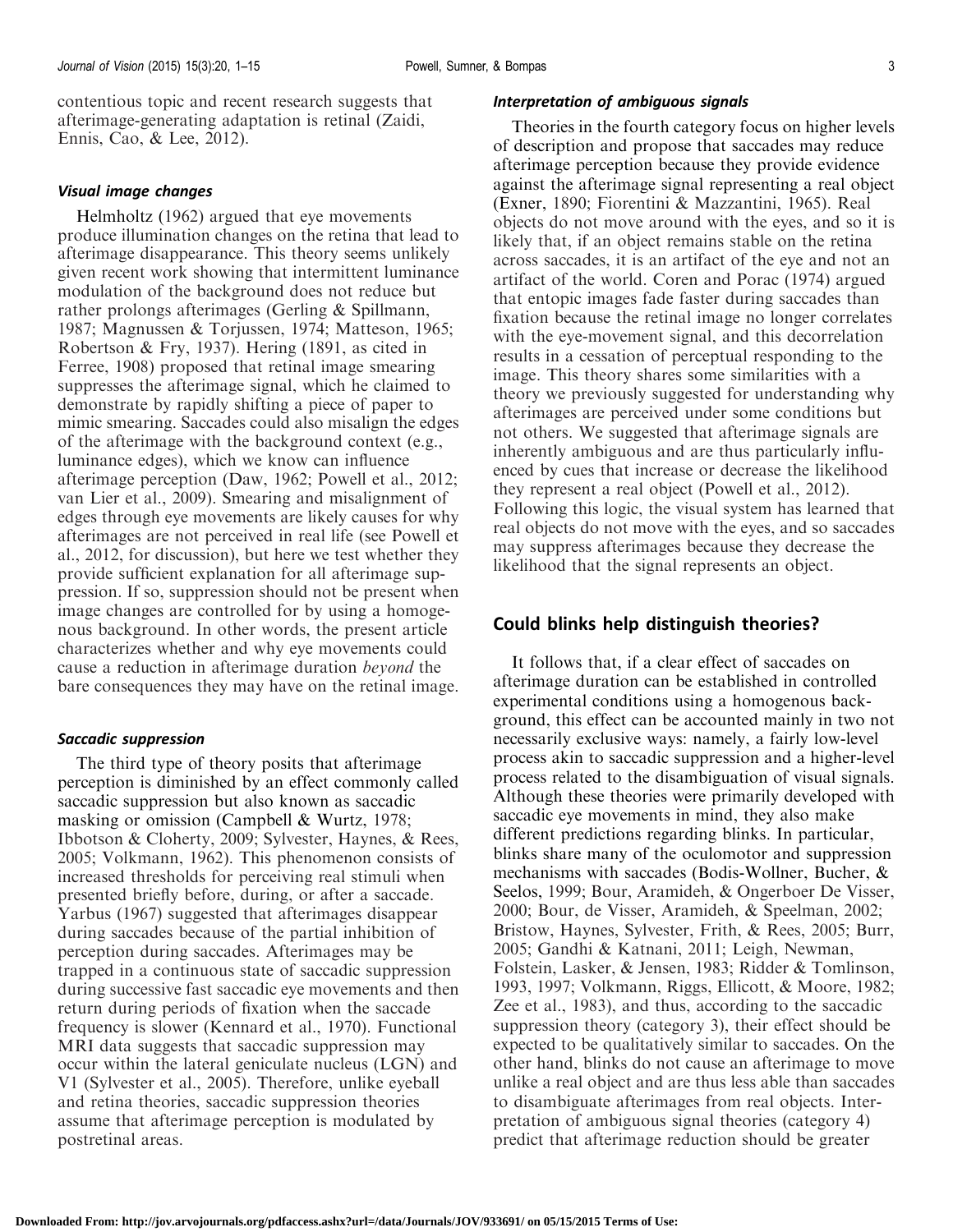<span id="page-3-0"></span>

Figure. 1. Apparatus and stimulus display for Experiment 1.

when the afterimages are weaker and thus more ambiguous.

Previous observations on the effect of blinks are inconsistent. Some authors have compared them to saccades and advised that blinking is avoided during afterimage experiments (Helmholtz, [1962](#page-13-0); Kennard et al., [1970](#page-13-0)). Others have suggested that blinks may bring back the afterimage percept once it has faded (Brindley, [1962;](#page-12-0) Newton, as cited in Wade, [2000](#page-14-0); Wang, Munch, Hasler, Prünte,  $& Larsen, 2008$ . This is consistent with findings that intermittent luminance changes can increase afterimage duration (Gerling & Spillmann, [1987;](#page-13-0) Magnussen & Torjussen, [1974;](#page-13-0) Matteson, [1965;](#page-13-0) Robertson & Fry, [1937\)](#page-13-0).

#### Pursuit eye movements

Both category 3 and 4 theories predict that the effect of pursuit eye movements should not be different from fixation. There is no ''pursuit suppression'' similar to blink or saccadic suppression, and pursuit eye movements do not cause an afterimage to move unlike a real object. The small amount of research on pursuit eye movements and afterimages suggests that afterimages are perceived to move during pursuit but do not tend to disappear (Darwin & Darwin, [1786;](#page-12-0) Fiorentini & Mazzantini, [1965\)](#page-12-0). However, the effect of pursuit on afterimage duration is not known. If pursuit afterimages do lead to a reduction in afterimage duration, this would provide evidence against category 3 and 4 theories. On the other hand, previous research has

found evidence of improved visual sensitivity during pursuit (Schutz, Braun, Kerzel, & Gegenfurtner, [2008](#page-14-0)), so we might expect to find that pursuit eye movements enhance afterimage perception.

#### Present experiments

We conducted a detailed exploration of the effects of eye movements on afterimages using historical (Experiment 1) or modern [\(Experiment 2\)](#page-6-0) apparatus. We measured two common types of afterimages that you might experience in the real world. First, intense afterimages produced by strong adapters; these may be perceived if you were to look at a light bulb or a sunset. Second, weak afterimages generated from less intense light sources; these may be experienced after looking at a colored patch on a computer monitor for a few seconds. Strong, intense afterimages will usually appear positive in the dark (same polarity as the adapting stimulus) and negative in the light (opposite polarity to the adapting stimulus). Although this distinction is not always clear-cut as intense afterimages viewed in the light can appear initially positive before becoming negative. Weak afterimages are usually only seen in the light and will almost always be negative (opposite luminance or color to the adapting stimulus).

In both experiments, we measured afterimage duration during fixation, saccades, blinks, and pursuit. Duration was selected over other measures, such as nulling and matching, because it is easier to equate across eye movement conditions (i.e., a null or match would also have to move with the eyes) and has been used more widely in previous literature.

# Experiment 1: Historical methods

#### **Observers**

Eight naive observers with normal or corrected-tonormal vision participated in Experiment 1 (five males, mean age 28 years). Although naive, all observers had participated in eye movement experiments before, and we know from their previous eye-tracking data that they followed instructions and fixated well.

### Materials and procedure

Chromaticities are reported in CIE color coordinates (chromaticy x, y and luminance Y). Apparatus and stimulus display are shown in Figure 1. Observers were seated 42 cm in front of a gray board ( $x = 0.45$ ,  $y = 0.42$ ,  $Y = 14$ ) that was 140° in width and 100° in height. The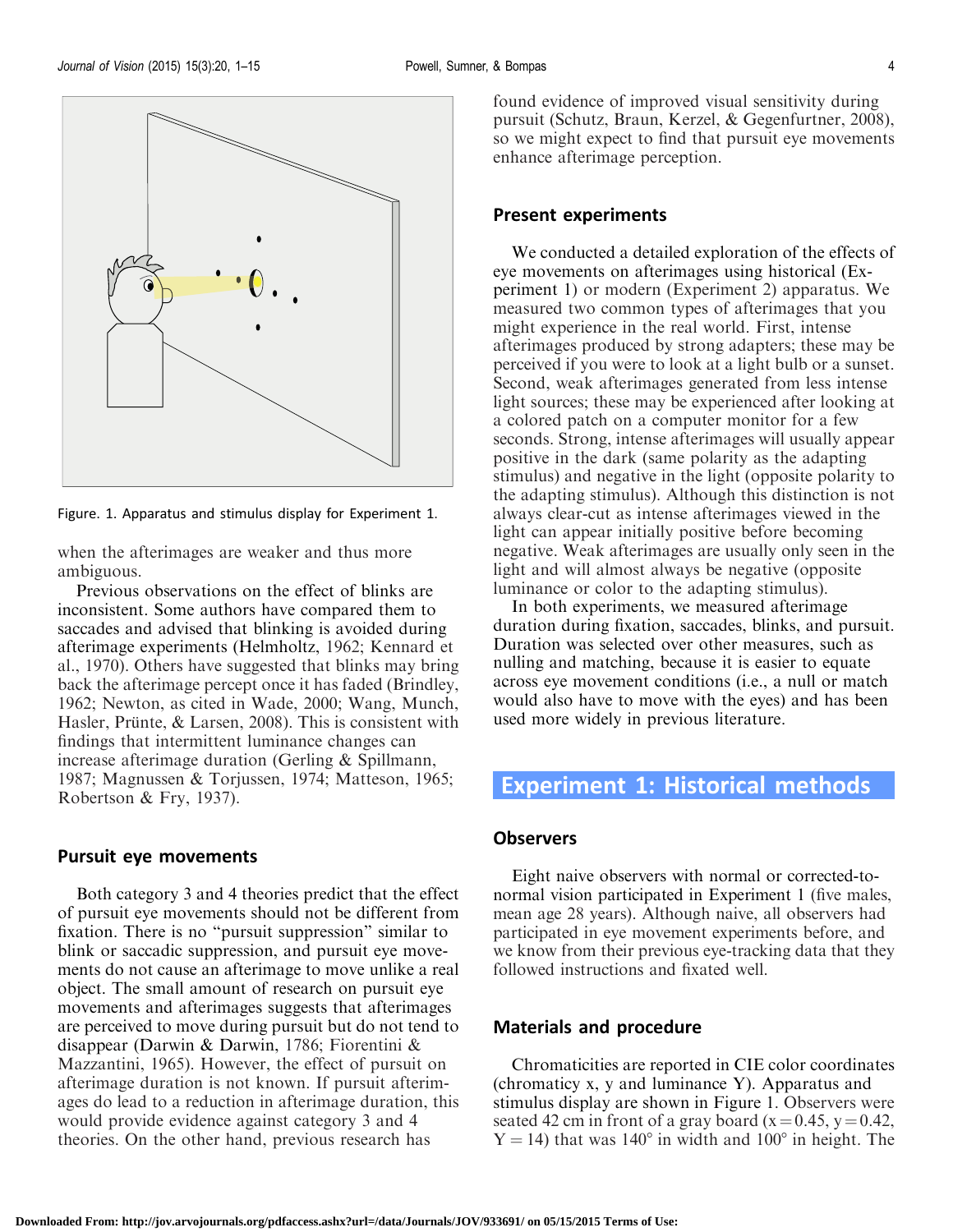adapting stimulus was a 60-W tungsten light bulb ( $x =$ 0.46, y = 0.41, Y = 4000) that was viewed through a 2.5 $^{\circ}$ circular aperture. Two inner fixation dots were positioned  $5.5^{\circ}$  to the left and right of the aperture. Four outer fixation points were positioned  $25.5^{\circ}$  above, below, to the left, and to the right of the aperture. The fixation points were black in the light condition and phosphorescent in the dark condition ( $x = 0.33$ ,  $y =$ 0.33,  $Y = 0.1$ ).

At the beginning of each trial, observers were told which condition to expect and given instructions related to this condition. They then fixated either the left or right inner fixation dot, and the adapting stimulus was then presented for 2 s. Directly following this, observers made a saccade to the left outer fixation point if they had adapted at the left inner point or to the right outer fixation point if they had adapted to the right inner point. One of seven eye movement conditions was then presented in one of two environment conditions (in the light or in the dark), totaling 14 main conditions.

In the fixation conditions (conditions 1 and 2), observers remained fixated on the outer point throughout the trial and were asked to minimize blink rate but not to the point of discomfort.

In the fast (3 and 4) and slow (5 and 6) saccade conditions, observers performed saccades around the outer fixation points in response to a tone (1048 Hz) that was played every 450 ms in the fast saccade condition and every 750 ms in the slow saccade condition. Observers were told before the trial whether to saccade clockwise or counterclockwise around the fixation points and were given the opportunity to practice the saccades before the first saccade trial.

In the pursuit conditions (7 and 8), observers followed a laser point that oscillated over an area of  $20^{\circ}$ at around  $5^{\circ}/s$  and was controlled by the experimenter from behind the background board.

In the fast (9 and 10) and slow (11 and 12) blink conditions, observers remained fixated on the outer point but were instructed to blink in response to a tone. This tone played every 450 ms in the fast blink condition and every 750 ms in the slow blink condition. In the pursuit plus blink (13 and 14) conditions, observers followed the laser pointer in the same pattern as above while also blinking every 750 ms in response to a tone.

In all conditions, observers reported when the afterimage had disappeared to the experimenter, who marked the time on a stopwatch. This was taken as the measure of afterimage duration. They then described their perception of the afterimage throughout the trial because we were interested in whether the sequence of colors observed for positive afterimages, known as the ''flight of colours'' (Barry & Bousfield, [1934;](#page-12-0) Helmholtz, [1962](#page-13-0); Wilson & Brocklebank, [1955\)](#page-14-0), was influenced in any way by different eye movement conditions. Yarbus ([1967](#page-14-0)) originally suggested that afterimages would

change color following a saccade, but we are not aware of any research that tests this. Observers were asked specifically about the color and luminance of the afterimage and if this had changed throughout the trial.

As an aside to the 14 main conditions, we were interested in testing the anecdote that blinks can refresh an afterimage once it has faded (Brindley, [1962;](#page-12-0) Newton, as cited in Wade, [2000;](#page-14-0) Wang et al., [2008](#page-14-0)). It is also not known if this effect depends on a luminance change or disruption due to saccadic/blink suppression. To explore this, observers completed two supplementary conditions, both tested in the light or in the dark. These conditions began as a repeat of the fixation condition, but observers were then asked to blink (conditions 15 and 16) or to make a saccade (17 and 18) immediately after the afterimage had faded and report if the afterimage had returned.

Observers completed five trials of each the seven eye movement conditions in both the light and the dark (conditions 1 through 14). They also completed five trials of the two supplementary conditions in both the light and the dark (conditions 15 through 18). Trials in the light and in the dark were run separately over two sessions, and trials of the same condition were completed in blocks. The order of light/dark was counterbalanced across participants, and the order of conditions was pseudorandomized.

# Results

# Afterimage duration during fixation, pursuit, and blinking

[Figure 2](#page-5-0) shows mean afterimage durations in the 14 main conditions, for light (gray markers) and dark (black markers) environments, during fixation, and six conditions of eye movements.

 $A$  2  $\times$  7 ANOVA was conducted on the afterimage durations with factors of testing environment (light vs. dark) and eye movement conditions (fixation, saccade 450 ms, saccade 750 ms, pursuit, blink 450 ms, blink 750 ms, and pursuit plus blink 450 ms). The assumption of sphericity was violated in the eye movement and eye movement  $\times$  testing environment comparisons, and so these results are reported with the Greenhouse-Geisser correction.

The ANOVA revealed a main effect of testing environment, whereby afterimage duration was longer in the dark than in the light,  $F(1, 48) = 51.9, p < 0.01$ . This is to be expected as there is greater potential for adaptation when observers are dark-adapted than light-adapted.

We found a significant eye movement  $\times$  testing environment interaction,  $F(6, 48) = 4.03$ ,  $p < 0.05$ , which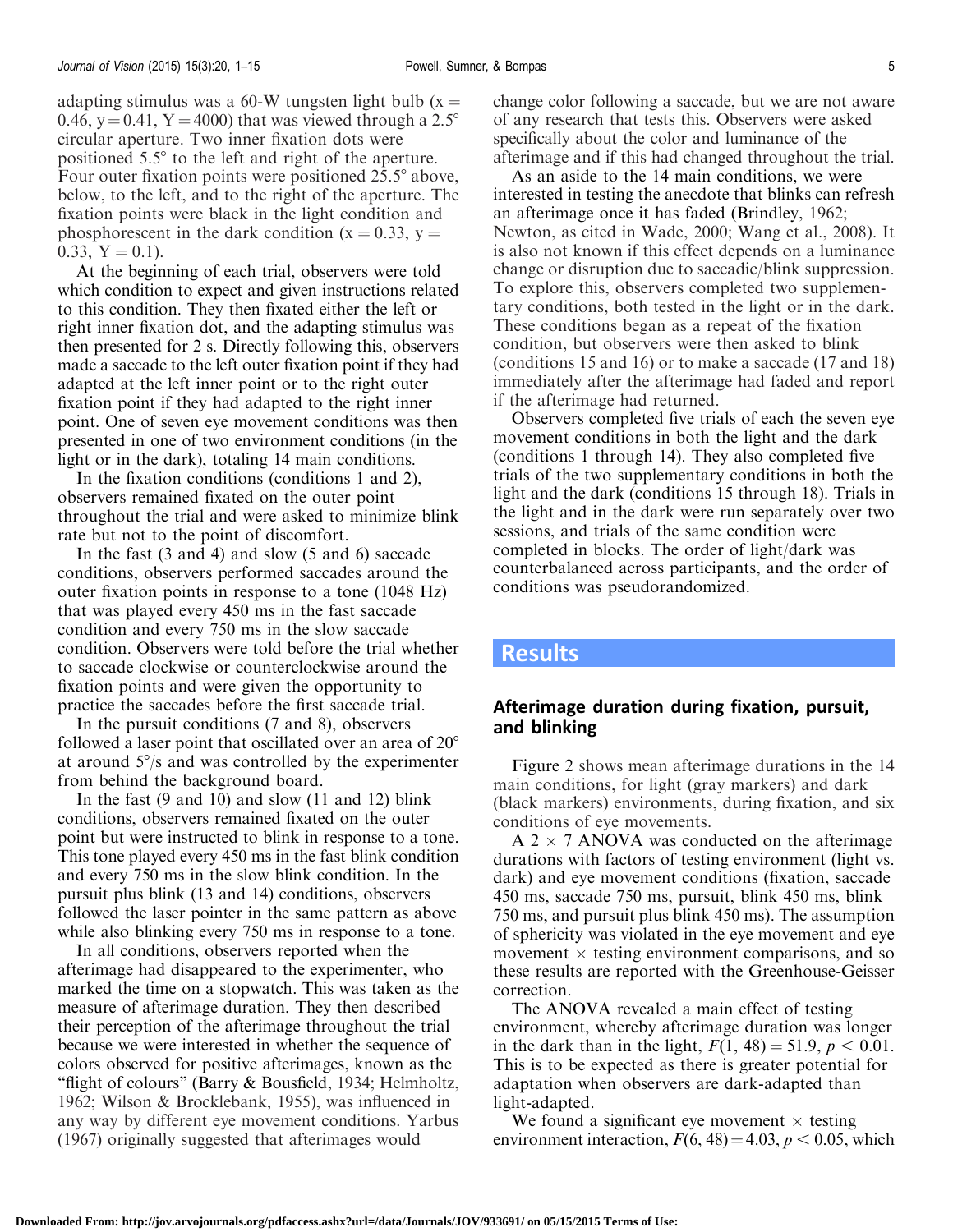<span id="page-5-0"></span>

Figure 2. Results from [Experiment 1](#page-3-0). Mean afterimage durations across observers are shown for the two fixation baseline conditions (1 and 2) and the six other eye movement conditions in dark (black marker) and light (gray marker) environments (conditions 3 to 14). The two lines represent the mean duration of afterimages in the fixation conditions for the dark and the light (gray panels indicate the standard deviation across participants). In the light, afterimages perceived during blinking conditions are consistently longer in duration than the fixation baseline. No difference is found for saccade or pursuit conditions in the light. In the dark, there is no consistent effect of any of the eye movement conditions. Error bars show, for each condition, the 95% confidence intervals of the differences from each participant's mean and thus represent the error that is meaningful to a within-subjects analysis (Loftus & Masson, [1994\)](#page-13-0).

was explored further using simple effects analysis. Afterimages tested in the light were significantly prolonged by blinking every 450 ms ( $p < 0.001$ ) and every 750 ms ( $p < 0.01$ ) relative to the fixation baseline condition. This significant increase in afterimage duration was also found when observers blinked every 450 ms while also pursuing a laser point ( $p < 0.01$ ). These results are consistent with previous findings that luminance changes to the background will prolong afterimage duration (Gerling & Spillmann, [1987;](#page-13-0) Magnussen & Torjussen, [1974](#page-13-0); Matteson, [1965;](#page-13-0) Robertson & Fry, [1937\)](#page-13-0). This effect is likely due to visual transients produced by the luminance change counteracting perceptual fading of the afterimage. There were no other significant differences in afterimage duration between any of the eye movement conditions.

Although, on average, we did not find an effect of saccades on afterimage duration, a few observers showed the effect in the light. To determine if this was noise or whether the effect was reliable at the individual level, we tested whether each observer's durations in the two saccade conditions were similar. We found a significant correlation between the fast and slow saccade conditions,  $r(6) = 0.76$ ,  $p < 0.05$ , which suggests that within-subject variability was relatively low across similar conditions. Importantly, this correlation was still present when each participant's fixation condition was subtracted from each saccade condition,  $r(6)=0.75$ ,  $p < 0.05$ , showing that it is

not simply a result of different response bias across participants. This might suggest that the betweensubjects differences we observed in the effect of saccades on afterimage duration represent real individual differences rather than noise. This is also reflected in the relatively small error bars for afterimages in the light (see Figure 2). We did not find a correlation between the two saccade conditions in the dark,  $r(6) = 0.38$ , n.s. However, we did find a significant correlation between the slow saccade and slow blink conditions, absolute duration:  $r(6) = 0.79$ ,  $p < 0.05$ ; baseline subtracted:  $r(6) = 0.8$ ,  $p <$ 0.05, and the fast saccade and fast blink conditions, absolute duration:  $r(6) = 0.93$ ,  $p < 0.001$ ; baseline subtracted:  $r(6) = 0.94$ ,  $p < 0.001$ . This perhaps suggests that, in the dark, saccades and blinks of similar frequencies have similar effects on afterimage duration within participants. However, it is certainly the case that variability was higher for afterimages in the dark as demonstrated by much larger error bars (see Figure 2).

# ''Refreshing'' the afterimage and the ''flight of colors''

We explored anecdotal reports that an afterimage will return or "refresh" after it has faded if observers blink and compared this to a condition in which observers made a saccade (conditions 15 through 18).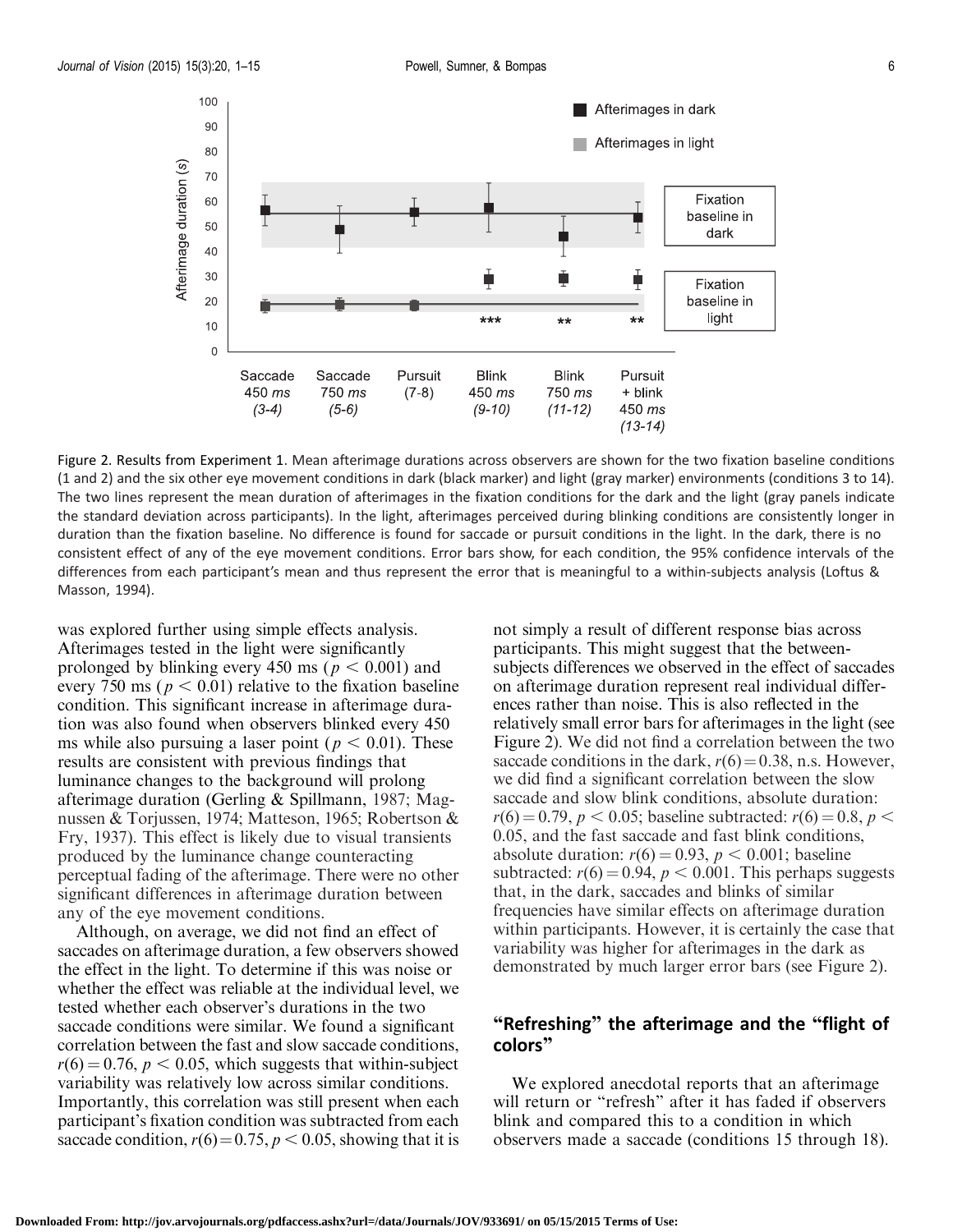<span id="page-6-0"></span>However, there was no consistent pattern across individuals on these conditions.

The "flight of colors" is a well-known perceptual effect in which, beyond the fact that afterimages in dark environments tend to be positive (brighter than background) and afterimages in light environments tend to be negative (darker than background), an intense positive afterimage cycles through several different (partly idiosyncratic) hues throughout its period of visibility (Barry & Bousfield, [1934](#page-12-0); Helmholtz, [1962](#page-13-0); Wilson & Brocklebank, [1955\)](#page-14-0). All participants reported this, but we found no suggestion that this systematically changed with eye movements.

# Experiment 2: Modern methods

In Experiment 2, we were interested in the effect of eye movements on weaker afterimages generated from less intense adapters. We updated the methodology so that the stimuli were presented on a CRT screen and eye movements were recorded throughout. The experiment was carried out only in the light because our experience from piloting was that weak afterimages are difficult to perceive in the dark. Observers completed three subexperiments, which compared fixation baseline trials with five eye movement conditions: slow and fast saccades (Experiment 2a), sinusoidal pursuit (Experiment 2b), and slow and fast blinks (Experiment 2c). Before starting the main experiment, each observer completed a staircase that increased adaptation duration until the duration of their baseline fixation afterimages were longer than 4 s (to prevent floor effects). Thus, the duration of the adapting stimulus was customized to each observer so that afterimage durations were roughly equal across observers. We added an ''I did not see an afterimage'' response option to our afterimage duration measure, which allowed us to distinguish very short afterimage durations from the time taken to respond when no afterimage was seen at all.

#### **Observers**

Seven naive observers and one author participated in Experiment 2 (four males, mean age 24 years). All had normal color vision and normal or corrected-to-normal visual acuity. Five of the observers also participated in [Experiment 1](#page-3-0).

#### Stimuli and procedure

Stimuli were presented on a 21-in. Sony GDM-F520 Trinitron monitor at 100 Hz, controlled by a Cambridge Research Systems (CRS) ViSaGe and a PC running Matlab. Head movements were limited by a chin rest, and stimuli were viewed binocularly at a distance of 72 cm. Manual responses were made with a CRS CB6 button box. Observers were tested with the lights off.

Example trials are shown in [Figure 3](#page-7-0). The adapting stimuli were green  $(x=0.25, y=0.49, Y=29)$  or pink (x  $= 0.30$ , y  $= 0.17$ , Y  $= 29$ ) 3°-diameter circles, presented 48 to the right/left of center. Observers fixated a black  $0.15^{\circ}$  dot in the center of the adapting stimulus. The adapting stimulus was removed after the adaptation duration that was set for each observer in the pilot study, leaving the dot used to direct the eye movements. For Experiment 2a (saccades vs. fixation), the dot continuously jumped from left to right of the screen every 600 ms (1.67 Hz) or every 300 ms (3.34 Hz). In Experiment 2b (blinks vs. fixation), the fixation dot always remained in the center of the screen, and observers were instructed to blink in response to a 0.1-s low-frequency tone. In the slow blink condition, the tone was played every 600 ms (1.67 Hz blink frequency), and in the fast blink condition, the tone was played every 300 ms (3.34 Hz blink frequency). Observers were instructed to avoid blinking unless a tone was played. In Experiment 2c (pursuit vs. fixation), the dot smoothly and continuously translated (in a sinusoidal pattern) from left to right at a rate of 0.33 Hz with a maximum eccentricity of  $4^{\circ}$  on either side. During fixation baseline trials in Experiments 2a through c, the dot remained stationary (same location as adaptation), and no tone played.

Observers were instructed to remain carefully fixated on the dot at all times even when it moved. Observers pressed a response box key when they perceived that the afterimage had completely faded and a different key if they did not see an afterimage at all on that trial. All trials were terminated once a response was collected. To reduce carryover adaptation, the trials ended with a 600-ms animated mask consisting of multiple  $3^\circ$  circles randomly changing position and chromaticity at 100 Hz. Observers received 32 repetitions of each eye movement condition. Before starting the experiment, observers first completed a short pilot in which adaptation duration was increased until four consecutive afterimage durations during fixation were above 4 s. One observer failed to reach the criterion of 4 s and so was tested with an adaptation duration of 6 s.

#### Eye movement analysis

Eye movement traces were recorded with a CRS high-speed video eye tracker sampling at 250 Hz and smoothed with a Gaussian filter  $(SD = 4 Hz)$ . The samples during the afterimage measurement phases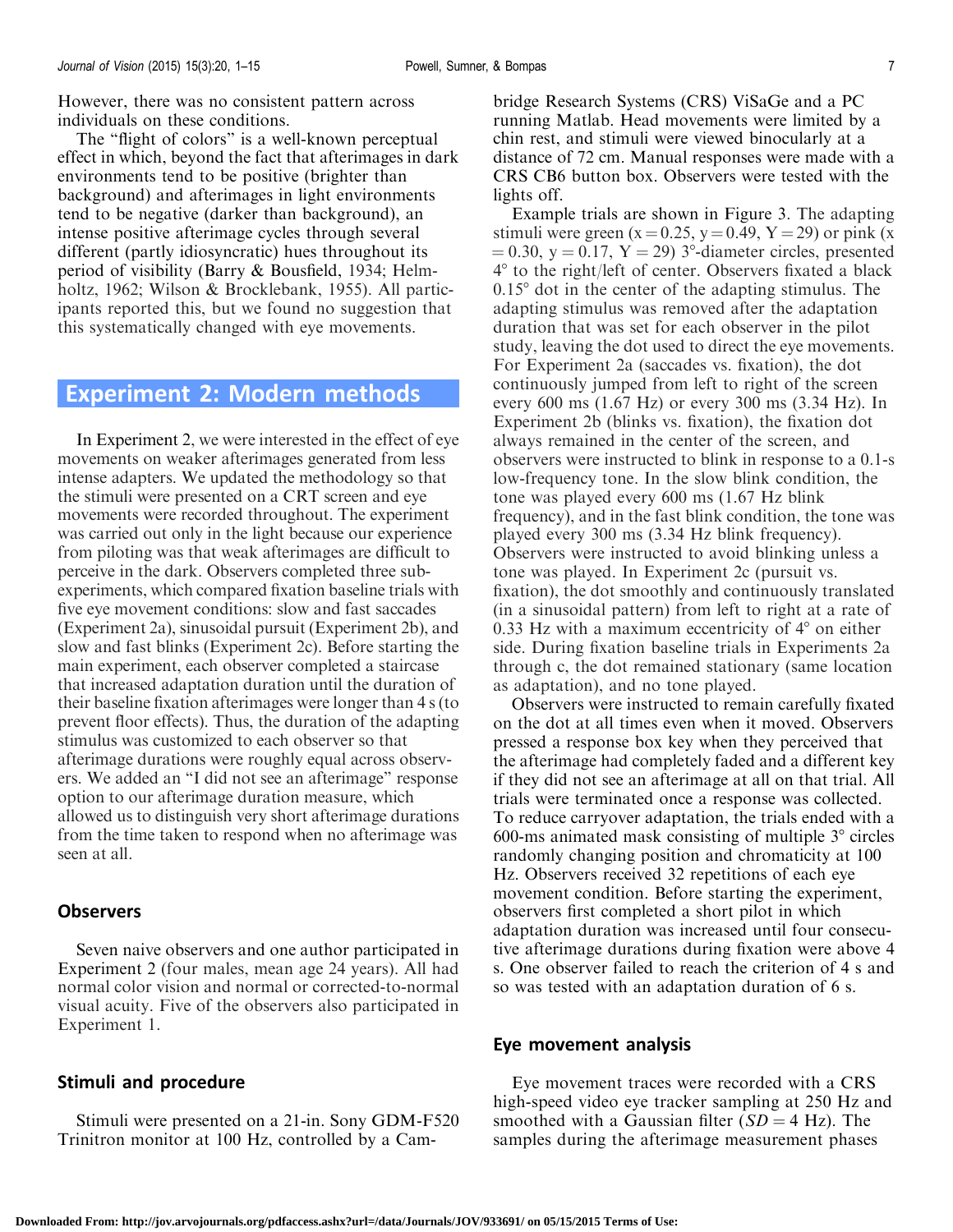# <span id="page-7-0"></span>Fixation baseline (Expt 2a-c)

Saccade (Expt 2a)



Figure 3. Example trials from [Experiment 2.](#page-6-0) Fixation baseline (Experiment 2a through c): Observers adapted to a green/pink patch presented on the left or the right. The adaption patch was then removed, leaving a fixation dot. Observers then indicated when the afterimage had faded. Trials ended with a mask to reduce carryover adaptation. Saccades (Experiment 2a): Trial is identical to fixation baseline, but fixation dot jumps from side to side every 300 ms (fast saccade) or 600 ms (slow saccade) during afterimage measurement phase. Blinks (Experiment 2b): identical to fixation baseline, but observers blink in time with a metronome every 300 ms (fast blink) or 600 ms (slow blink). Pursuit (Experiment 2c): as above, but fixation dot smoothly translates from side to side every 3000 ms.

were analyzed to distinguish blinks from saccadic eye movements. Saccades were detected if their jerk (derivative of the eye acceleration, see Wyatt, [1998\)](#page-14-0) exceeded a criterion of  $30^{\circ}/s^3$ . Fixation and pursuit trials that contained saccades or blinks were discarded to reduce cross-condition contamination (this resulted in the exclusion of less than 5% of the trials).

# Results

Comparisons between the eye movement subexperiments (saccade: Experiment 2a, blink: Experiment 2b, and pursuit: Experiment 2c) and their respective fixation baseline conditions were conducted separately because they were run over distinct sessions. As shown in [Figure 4A,](#page-8-0) saccades reduced afterimage duration relative to fixation [ANOVA main effect:  $F(2, 12) =$ 11.44,  $p < 0.01$ ; comparisons between fixation and 1.67- and 3.34-Hz saccade frequency, both  $ps < 0.05$ ]. This effect increased with the frequency of the saccades; afterimage durations during 1.67-Hz saccades were significantly longer than during 3.34-Hz saccades ( $p <$ 0.05). The difference between fixation and saccades is also reflected in the finding that observers were more likely to see the afterimage at all during fixation than saccades [\(Figure 4B](#page-8-0)), ANOVA main effect:  $F(2, 12) =$ 4.29,  $p < 0.05$ , comparisons between fixation and slow and fast saccade, both  $ps < 0.05$ ). There were no other significant differences between the eye movement conditions and their fixation baselines. The average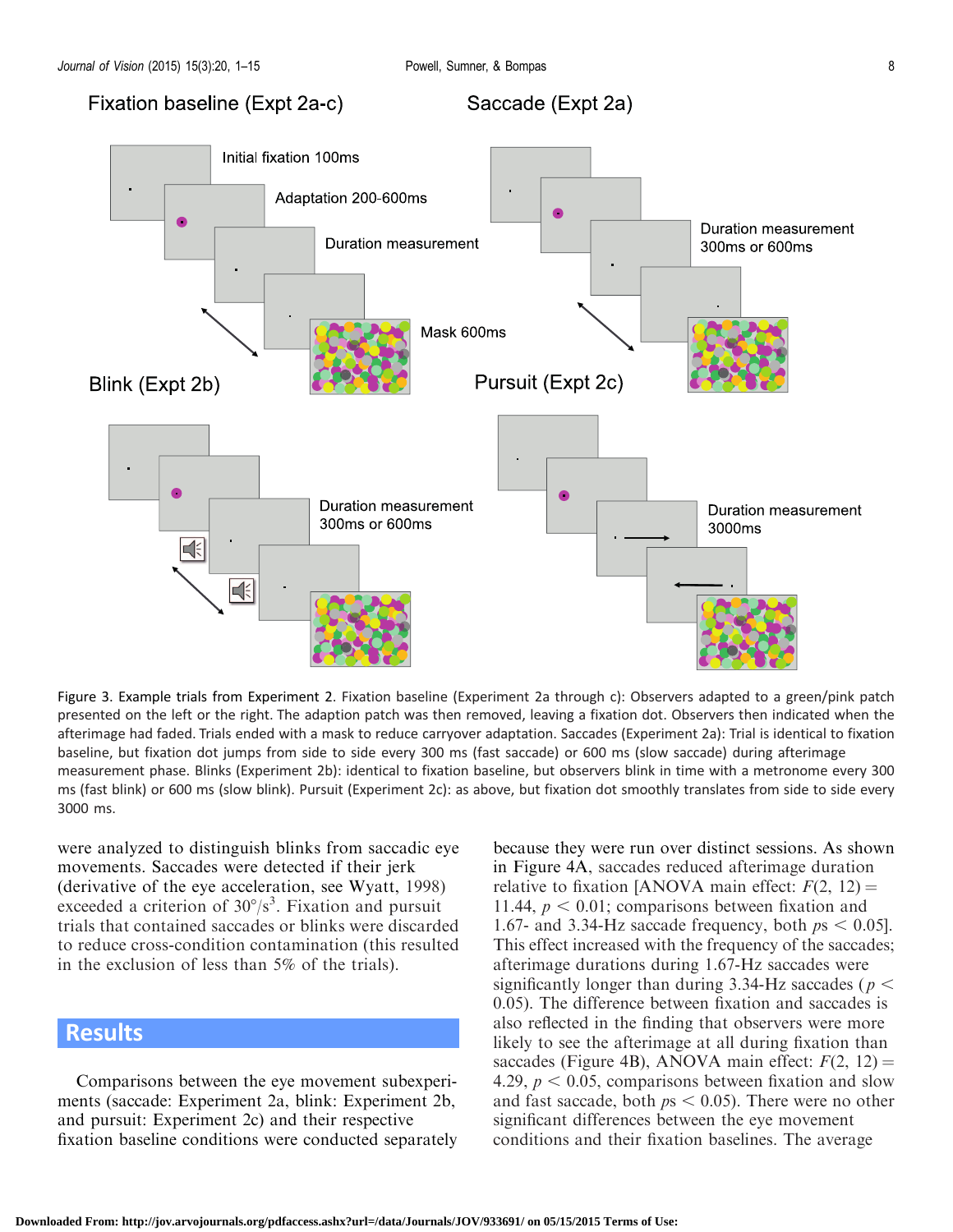<span id="page-8-0"></span>

Figure 4. Results from Experiment 2a through c. (A) Duration. Mean difference in afterimage duration from baseline fixation condition for slow saccade (Experiment 2a), fast saccade (Experiment 2a), slow blink (Experiment 2b), fast blink (Experiment 2b), and pursuit (Experiment 2c). Afterimage duration decreases during saccades relative to fixation, and duration for 3.34-Hz saccades is shorter than for 1.67-Hz saccades. Durations during pursuit and blinks are not significantly different from fixation baseline. (B) Percentage of trials in which afterimage was seen. Mean difference in the percentage of trials in which afterimage was seen compared to fixation baseline. Percentage of trials in which an afterimage was seen is higher during fixation than either fast or slow saccades. The percentage of trials in which an afterimage was seen is not reduced during pursuit and blinks relative to fixation. Error bars show the 95% confidence intervals of the differences from each participant's mean (Loftus & Masson, [1994\)](#page-13-0). Error bars are sometimes smaller than the marker size.

baseline fixation durations for each session were all above 4 s; thus the results cannot be attributed to floor effects (mean baseline in saccade session  $=$  4.41 s, blink session  $= 4$  s, pursuit session  $= 4.5$  s).

# **Discussion**

Using first historical and then modern apparatus, we explored the effect of saccades, pursuit, and blinks on afterimage duration. Our aim was to test previous reports that saccades reduce afterimage perception, to differentiate a number of suggested theories for this

effect, and to frame them within our modern understanding of vision science.

# When do eye movements influence afterimage perception?

We found that saccades reduce the duration of weak but not strong afterimages. The effect for weak afterimages increased with the frequency of the saccades. Saccades also significantly decreased the likelihood that weak afterimages were seen at all although this effect did not significantly increase with saccade frequency. Blinks and pursuit eye movements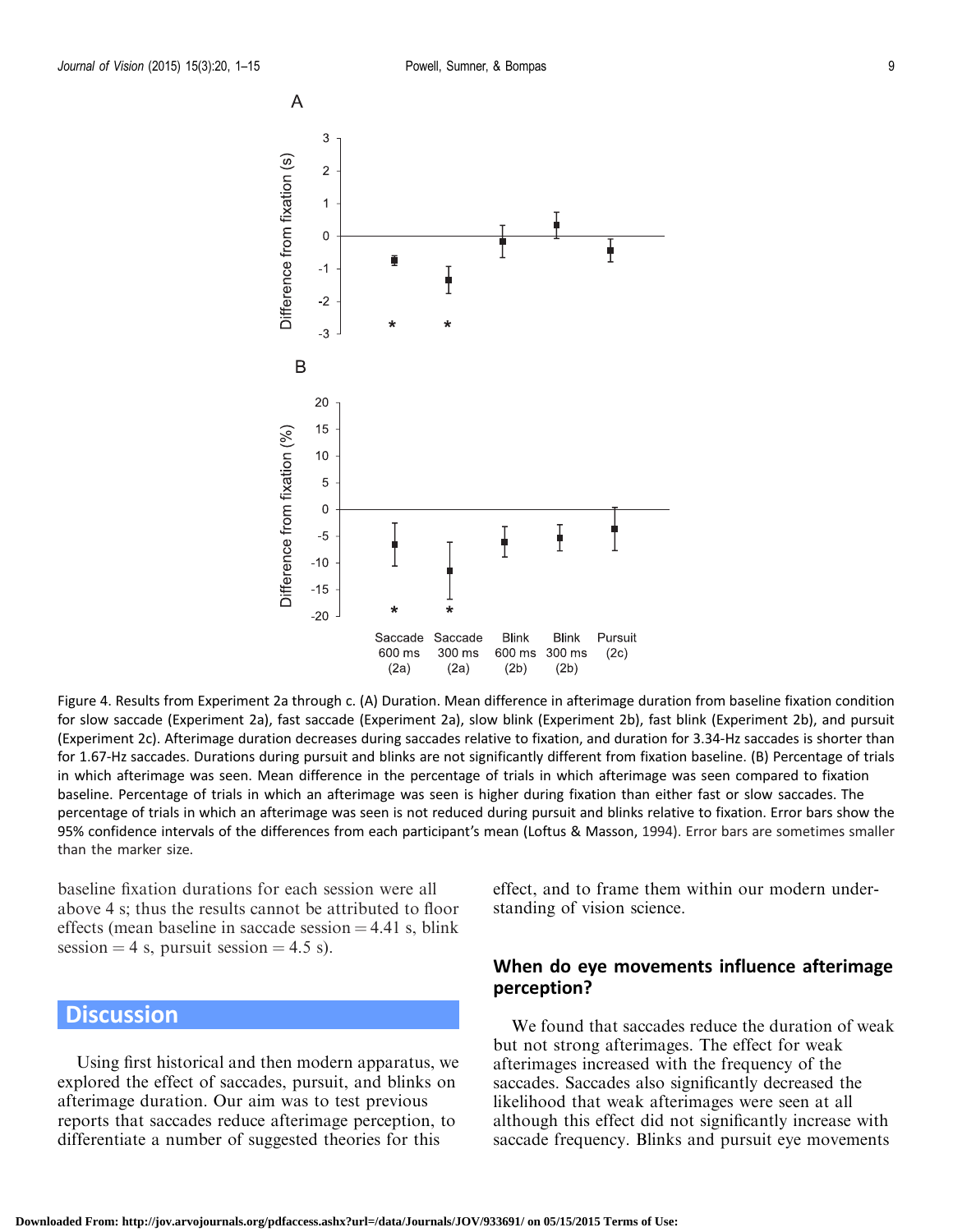|                                                                   | Eveball<br>and retina | Visual image<br>changes | <b>Saccadic</b><br>suppression | Interpretation<br>of ambiguous<br>signals |
|-------------------------------------------------------------------|-----------------------|-------------------------|--------------------------------|-------------------------------------------|
| Al viewed on homogenous backgrounds affected by saccades          |                       |                         |                                |                                           |
| Disappearance longer for Als than real stimuli                    |                       |                         |                                |                                           |
| Als disappear after saccade then return                           |                       |                         |                                |                                           |
| Global adaptation states are not affected by saccades             |                       |                         |                                |                                           |
| Other ocular muscle contractions (e.g., blinks) do not affect Als |                       |                         |                                |                                           |
| Consistent with current understanding of visual system            |                       |                         |                                |                                           |
| During very fast saccades, Als do not return                      |                       |                         |                                |                                           |
| Pursuit eye movements do not reduce AI perception                 |                       |                         |                                |                                           |
| Perception of weak Als suppressed more than strong Als            |                       |                         |                                |                                           |
| Underlying neural mechanism is relatively well established        |                       |                         |                                |                                           |

Table 1. What we know about the effect of eye movements and blinks on afterimages (AIs) compared against the four theories for the effect of saccades. Notes: If a theory can explain or is compatible with a particular effect, it is marked  $\checkmark$ ; if it cannot explain or is not compatible with an effect, it is marked  $x$ ; and if we cannot tell either way, it is marked - . Please note that this table relies on a binary classification system that may be oversimplified and is only meant to be a guide to support the main discussion.

did not decrease the duration of low- or high-intensity afterimages relative to fixation. In fact, blinks increased strong afterimage duration in the light.

Our results are not consistent with previous reports that saccades reduce the duration of strong afterimages (Ferree, [1908](#page-12-0); Friedman & Marchese, [1978;](#page-12-0) Kennard et al., [1970\)](#page-13-0). This discrepancy cannot be attributed to differences in the amplitude and frequency of the saccades as these were similar to past reports. It is possible that differences in design could explain our divergent findings although it is often difficult to draw direct comparisons between our study and historical findings due to the sometimes opaque description of methodology. In particular, the adapting stimuli we used were slightly less intense than some previous work (e.g., Friedman & Marchese, [1978;](#page-12-0) Kennard et al., [1970\)](#page-13-0) although still sufficient to generate a strong, longlasting afterimage. Another possibility is that observers did not comply with the instructions to saccade, and we cannot test this explicitly because we did not record eye movements in [Experiment 1.](#page-3-0) Further, observers' head movements were not constrained by a chin rest, which could have resulted in some additional movement. However, our observers were all experienced in psychophysics experiments and had performed eye movements and fixated reliably on cue in the past. We also found a strong effect of blinking on afterimage duration, and there is no reason to expect that observers would comply with the instruction to blink but not to saccade.

Our sample size of eight observers is considerably higher than most other studies, in which two to three is average. It is possible that the saccade effect on afterimages is more open to large between- and withinsubjects variability than many of the robust effects found in perception studies. The between-participants differences we observed in the light may reflect genuine individual differences, rather than just measurement or perceptual noise, given that the results were strongly correlated across saccade conditions. Such individual differences, if genuine, may be in keeping with individual differences in reversal/visibility durations for other ambiguous phenomena, such as binocular rivalry and multistable figures (Aafjes, Hueting, & Visser, [1966;](#page-12-0) Frederiksen & Guilford, [1934](#page-12-0); Kanai, Bahrami, & Rees, [2010](#page-13-0); Kleinschmidt, Sterzer, & Rees, [2012\)](#page-13-0). In the dark, within- and between-subjects variability was very large. Although we did find that similar frequency blink and saccade conditions correlated with each other, suggesting some reliability within participants. A final point to ponder is whether our results have uncovered a classic filing drawer problem, where it has rarely been noted when saccades did not reduce afterimage duration.

# Why do saccades and blinks influence afterimage perception?

In the [Introduction,](#page-0-0) we discussed four possible theories for why saccades affect afterimage perception. Table 1 shows a summary of whether each snippet of available evidence is consistent with each theory. This table is meant as a summary to help the reader separate the four theories rather than an exhaustive reproduction of past findings.

Afterimages generated by strong stimuli are likely due to photochemical bleaching (Williams & Macleod, [1979\)](#page-14-0). Possible origins within the LGN or at the cortical level have been proposed for afterimages generated by weak stimuli (e.g., McLelland, Ahmed, & Bair, [2009](#page-13-0); McLelland et al., [2010;](#page-13-0) Shevell, St Clair, & Hong, [2008](#page-14-0); Shimojo, Kamitani, & Nishida, [2001\)](#page-14-0) although the most recent work argues strongly that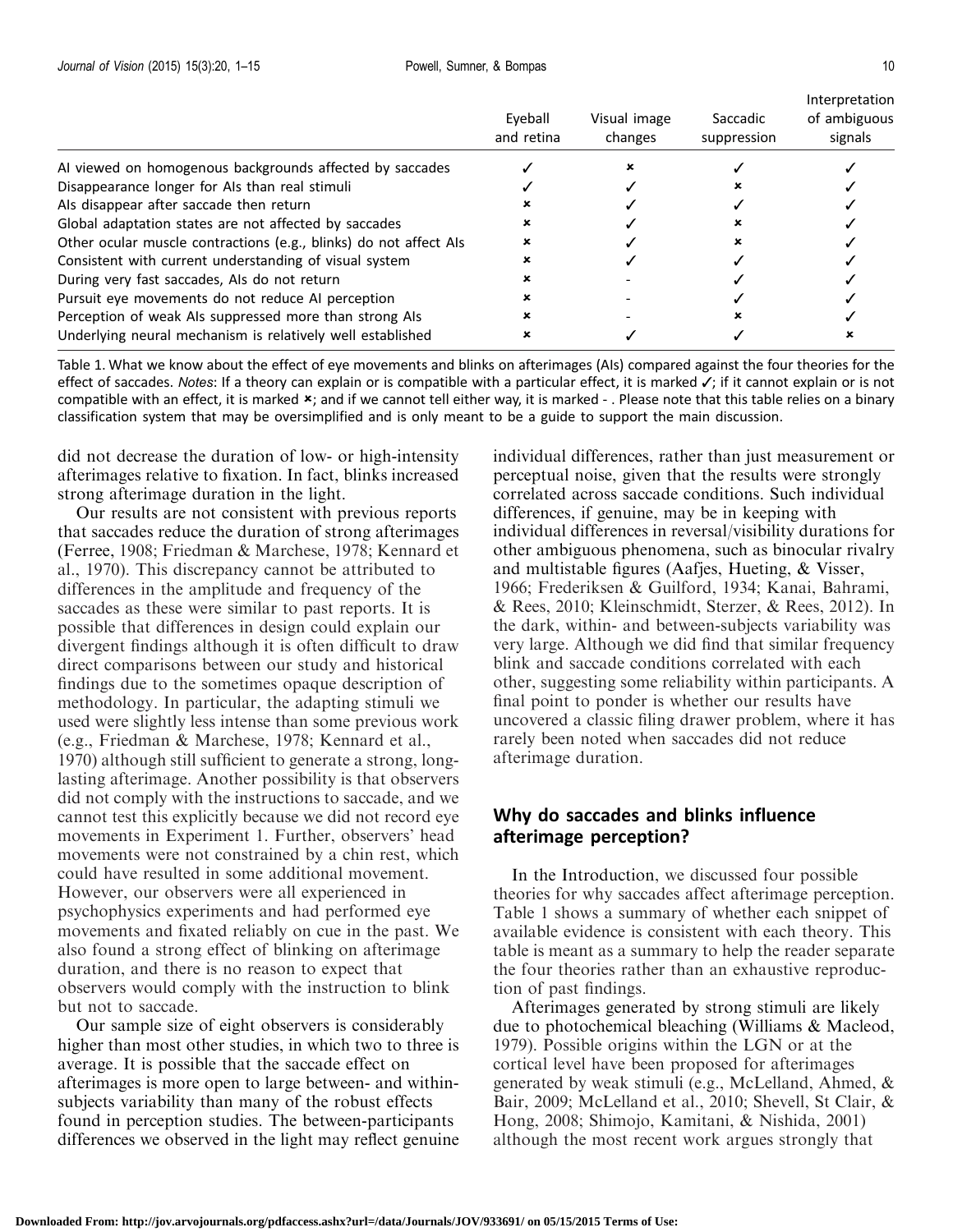these afterimages most likely originate at the retinal ganglion cell level (Zaidi et al., [2012\)](#page-14-0). In any case, it is clear that our perception of them is modulated by cortical mechanisms (Bachmann & Murd, [2010;](#page-12-0) Feldman, Todman, & Bender, [1974;](#page-12-0) Hazenberg & van Lier, [2013;](#page-13-0) Powell et al., [2012](#page-13-0); van Boxtel, Tsuchiya, & Koch, [2010](#page-14-0)). They will often fade from consciousness before the adaptation has recovered unless they are bolstered back to awareness by a surrounding luminance edge or a sudden change in background luminance (Matteson, [1965;](#page-13-0) Powell et al., [2012](#page-13-0); van Lier et al., [2009](#page-14-0)). Further, changes in the perceived size of afterimages when they are viewed on backgrounds of varying distances have been correlated with blood oxygen level–dependent responses in V1 (Sperandio, Chouinard, & Goodale, [2012](#page-14-0)), providing further evidence that our perception of afterimages is influenced by cortical processes. Thus a purely retinal locus (theory category 1) is unlikely for eye movement effects. Moreover, blinks and, indeed, fixation and pursuit all produce contractions of the ocular muscles (Evinger, Shaw, Peck, Manning, & Baker, [1984;](#page-12-0) Leigh  $& Zee, 1999$  $& Zee, 1999$ ; Scott  $& Collins, 1973$  and yet do not reduce afterimage duration.

That blinks do not reduce perceived afterimage duration also casts doubt on saccadic suppression theories (category 3) because blink suppression is similar in time course and magnitude to saccadic suppression (Burr, [2005](#page-12-0); Ridder & Tomlinson, [1993](#page-13-0), [1997;](#page-13-0) Volkmann et al., [1982](#page-14-0)). Saccadic suppression and blink suppression have also been linked to similar cortical areas by fMRI research (Bristow et al., [2005](#page-12-0); Sylvester et al., [2005\)](#page-14-0). It is also possible that the effect of blinks is a mixture of reduction (due to suppression as with saccades) and enhancement (due to luminance background changes). These opposing effects may have nulled each other in [Experiment 2,](#page-6-0) leading to no reduction or increase in afterimage duration during blinks relative to fixation. This explanation relies on two untested assumptions: that intermittent luminance backgrounds can prolong weak afterimages as well as intense afterimages and that the enhancement effect of blinks does not rely on seeing the positive afterimage during the dark phase (which does not happen for weak afterimages). The suppression and enhancement effects would also need to be roughly equal in strength (within the range of measurement noise) in order to result in a null. A more general counterargument to category 3 theories is that saccadic suppression only lasts for 50– 100 ms, and so the saccade frequency would need to be extremely high to cause an afterimage to disappear completely. It is also unclear whether saccadic suppression should be expected to be stronger for weak rather than strong signals. Altogether, although it is possible that saccadic suppression participates in the observed reduction of weak afterimage duration by

saccadic eye movements, it seems unlikely that it is the sole explanation for it.

Changes to the visual image (category 2) are likely to influence afterimage perception, in particular changes to background edges that often accompany saccades (Daw, [1962](#page-12-0); Powell et al., [2012\)](#page-13-0). However, we controlled for these by testing on homogenous backgrounds and still found an effect of saccades on weak afterimages, which suggests that context cannot wholly account for this effect.

Taken together, our results are consistent with theories (category 4) that saccades reduce afterimage duration because they cue the visual system that the afterimage is not a real object (Coren & Porac, [1974](#page-12-0); Exner, [1890](#page-12-0); Fiorentini & Mazzantini, [1965](#page-12-0)). Previously, we have suggested that afterimage signals are inherently ambiguous, and this produces a degree of perceptual uncertainty over whether to perceive them (Powell et al., [2012\)](#page-13-0). This uncertainty then leads them to be particularly influenced by cues that increase or decrease the likelihood that they represent a real object. In support of this theory, we found that afterimages benefit more from contextual edge cues than real stimuli of similar appearance. On the other hand, saccadic eye movements may decrease the likelihood that the afterimage represents a real object, leading to a reduction in afterimage duration and a decrease in the probability that the afterimage is perceived at all.

This theory can explain why afterimage suppression would occur when eye movements misalign them with visual image cues (category 3) but can also occur when viewed on homogenous backgrounds because the movement itself is a cue. It also predicts that blinks and pursuit eye movements would not reduce afterimage duration as we found. Under this theory, the explanation for afterimage suppression would be extended to any other image stabilized on the retina, such as those arising from materials in the eye (entopic images); these also disappear more quickly during saccadic eye movements (Coren & Porac, [1974;](#page-12-0) Exner, [1890](#page-12-0)). It also offers two explanations for why weak afterimages in [Experiment 2](#page-6-0) were suppressed and strong afterimages in [Experiment 1](#page-3-0) were not. First, weak afterimages may be suppressed more by saccades because their signals are more ambiguous. Second, the background screen was smaller in [Experiment 2](#page-6-0) than in [Experiment 1](#page-3-0), and so there were more peripheral changes across saccades in [Experiment 2](#page-6-0), which could have provided more reference cues that the afterimage was moving unlike other objects in the scene. Future work could explore in more detail the relationship between saccades and background context changes.

One criticism of category 4 theories is that they do not point to an underlying mechanism. However, other events occur around the time of a saccade, but it is unclear whether these could offer complementary or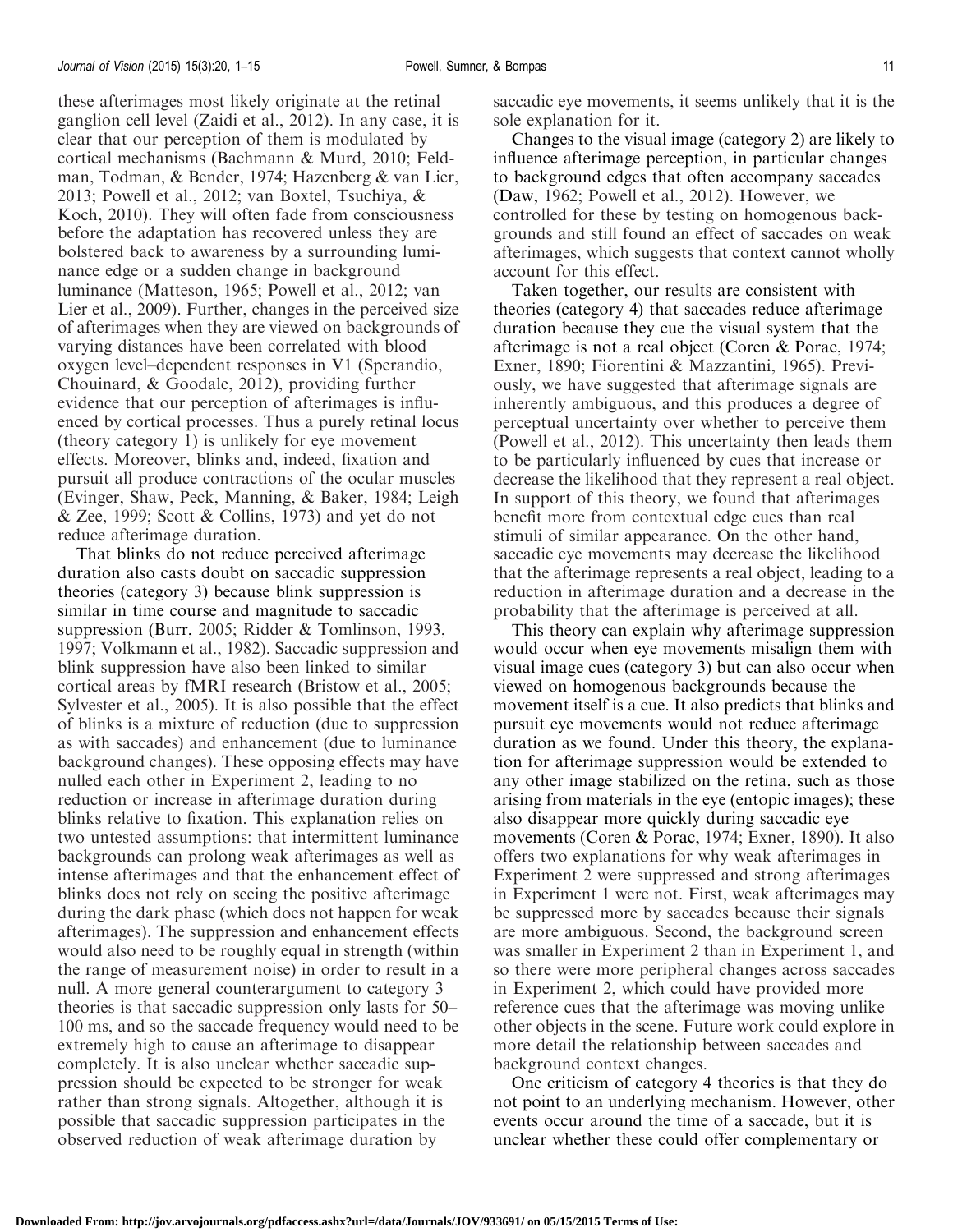alternative explanations or whether they can account for the differential effect of saccades on strong and weak afterimages. One explanation relates to transsaccadic integration and remapping, with which attention is shifted to a postsaccadic location before a saccade by remapping of receptive fields (Melcher, [2007, 2009](#page-13-0); Melcher & Colby, [2008](#page-13-0); Merriam, Genovese, & Colby, [2007;](#page-13-0) Nakamura & Colby, [2002\)](#page-13-0). This remapping allows receptive fields at postsaccadic locations to shrink and shift toward the saccade target to improve visual sensitivity (Tolias et al., [2001](#page-14-0)). These processes may explain findings that the perceived hue of a stimulus presented in a future fixation position biases the perceived hue of a stimulus presented postsaccadically at the same spatial but different retinal location (Wittenberg, Bremmer, & Wachtler, [2008\)](#page-14-0). When the predicted hue of a postsaccadic location differs widely from the perceived hue after the saccade (due to the presence of an afterimage), the brain may attempt to compensate for the discrepancy to maintain perceptual stability. Thus, in our experiments, the visual system has knowledge that the postsaccadic location is not the same hue as the afterimage, which could produce bias in afterimage perception toward the background. As our backgrounds were gray, this would translate to a decrease in afterimage saturation following a saccade.

More generally, it has been proposed that associations are formed between eye movement signals and responses of visual neurons through experience (Bompas & O'Regan, [2006;](#page-12-0) Bompas, Powell, & Sumner, [2013\)](#page-12-0). These associations may underlie how the visual system learns to anticipate the visual response to objects in the world as the eyes move around it. This not only enables the world to remain stable on the retina, but also allows the visual system to distinguish what is in the world from what is only on the retina. A possible learned assumption is that the world remains stable most of the time. Therefore, if a patch on the visual field changes hue across a saccade (e.g., when it is viewed first in the periphery and then in the fovea), it is likely that this hue change is due to artifact of the retina and not an object in the world. This is exactly the situation produced by afterimages and other stabilized images across saccadic eye movements.

These mechanisms might result in greater consequences for the perception of weak afterimages than strong afterimages, in that the former may be completely extinguished by eye movements and the later are merely diluted. This pattern is not obviously predicted by trans-saccadic integration models and may rather suggest the presence of higher levels of interpretation that weigh up the ambiguity of the afterimage signal. A more specific description of these mechanisms requires much further study, however.

#### Why do blinks influence afterimage duration?

One explanation for why blinks increased the duration of strong afterimages in the light is that they provide a luminance transient that counteracts perceptual fading mechanisms in the cortex (Brindley, [1962\)](#page-12-0). Adaptation signals are stabilized on the retina and are conveyed to the cortex as a steady signal, where their representation fades before the retina recovers from adaptation. A visual transient accompanied by the still-existing afterimage signal from the retina may be sufficient to reinvigorate a neural representation of this signal. This could explain why blinks and other types of intermittent luminance background prolong afterimage duration (Gerling & Spillmann, [1987](#page-13-0); Magnussen & Torjussen, [1974](#page-13-0); Matteson, [1965](#page-13-0); Robertson & Fry, [1937\)](#page-13-0).

#### Summary

Our research here suggests that saccadic eye movements are more likely to reduce the perception of weak afterimages than intense afterimages. Blinking seems to increase the duration of intense afterimages in the light but has no effect on weak afterimages. Pursuit eye movements do not seem to affect the perception of weak or intense afterimages. We argued that these findings are most consistent with the idea that saccades reduce afterimage perception because they support the interpretation that the afterimage is not a real object. We also found that, particularly for intense afterimages viewed in the light, some observers showed an effect of saccades and others did not. These individual differences may be genuine as there was a good correlation within observers between the two saccade conditions. Just to be safe, however, it is probably still best to follow Helmholtz's ([1962\)](#page-13-0) advice and avoid eye movements when conducting afterimage experiments.

Keywords: afterimages, saccades, pursuit, blinks

# Acknowledgments

This work was supported by a PhD studentship from the BBSRC and Cardiff University, and a grant from the ESRC (ES/K002325/1). Thank you to Tom Freeman for help and advice with eye movement and blink analysis.

Commercial relationships: none. Corresponding author: Georgina Powell. Email: PowellG7@cardiff.ac.uk. Address: School of Psychology, Cardiff University, Cardiff, Wales, UK.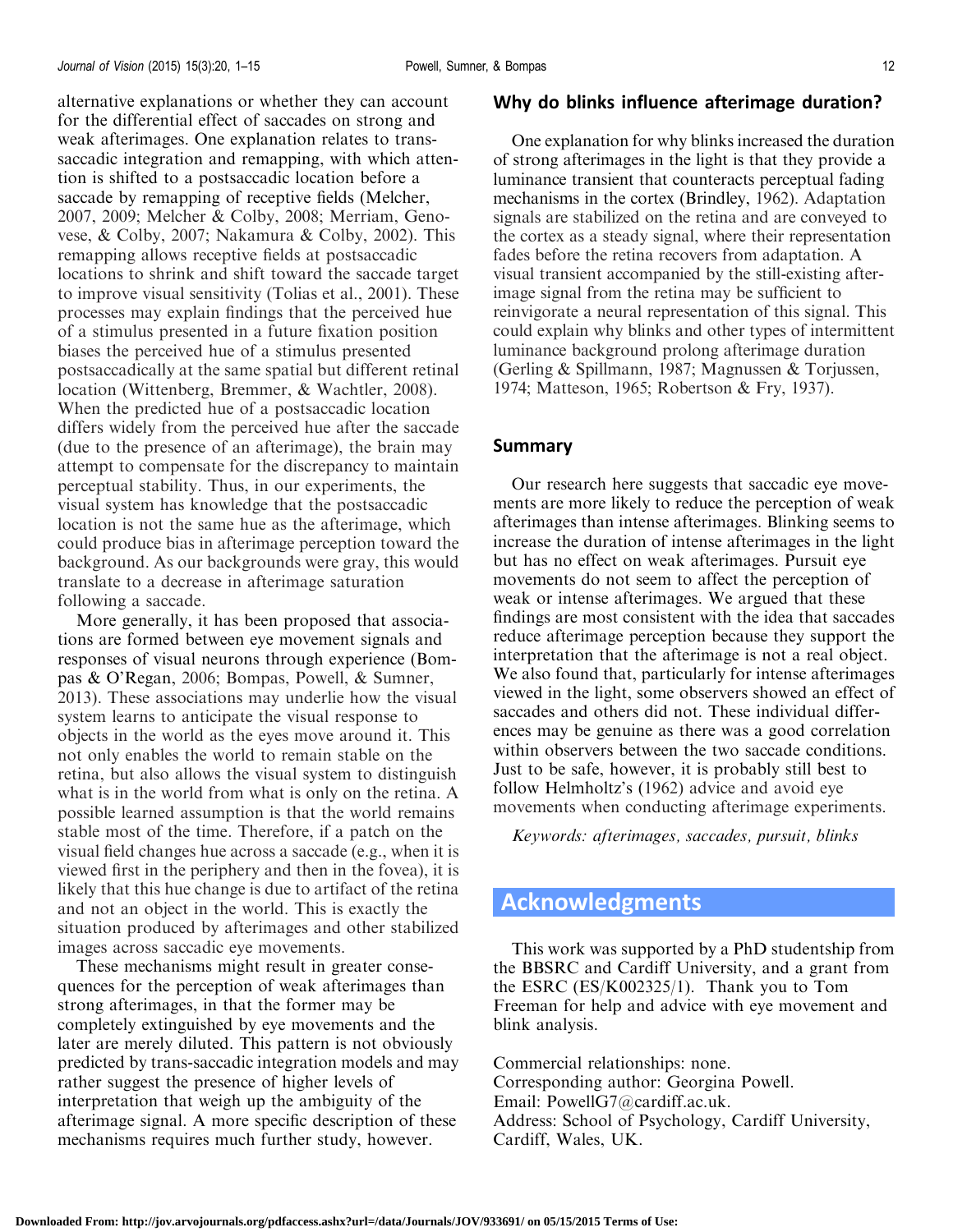# <span id="page-12-0"></span>References

- Aafjes, M., Hueting, J. E., & Visser, P. (1966). Individual and interindividual differences in binocular retinal rivalry in man. Psychophysiology, 3(1), 18–22.
- Aristotle, Ross, W. D., & Smith, J. A. (1910). The works of Aristotle (Vol. 3). Oxford, UK: Clarendon Press.
- Bachmann, T., & Murd, C. (2010). Covert spatial attention in search for the location of a colorafterimage patch speeds up its decay from awareness: Introducing a method useful for the study of neural correlates of visual awareness. Vision Research, 50(11), 1048–1053, doi:10.1016/j.visres. 2010.03.013.
- Bachy, R., & Zaidi, Q. (2014). Factors governing the speed of color adaptation in foveal versus peripheral vision. Journal of the Optical Society of America, 31(4), A220–A225.
- Barry, H., Jr., & Bousfield, W. (1934). Implications of the flight of colors. Psychological Review, 41(3), 300.
- Bell, C. (1823). On the motions of the eye, in illustration of the uses of the muscles and nerves of the orbit. Philosophical Transactions of the Royal Society of London, 113, 166-186.
- Bodis-Wollner, I., Bucher, S. F., & Seelos, K. C. (1999). Cortical activation patterns during voluntary blinks and voluntary saccades. Neurology, 53(8), 1800– 1805.
- Bompas, A., & O'Regan, J. K. (2006). Evidence for a role of action in colour perception. Perception,  $35(1)$ , 65–78.
- Bompas, A., Powell, G., & Sumner, P. (2013). Systematic biases in adult color perception persist despite lifelong information sufficient to calibrate them. Journal of Vision, 13(1):19, 1–19, http://www. journalofvision.org/content/13/1/19, doi:10.1167/ 13.1.19. [[PubMed](http://www.ncbi.nlm.nih.gov/pubmed/23325346)] [[Article\]](http://www.journalofvision.org/content/13/1/19)
- Bour, L. J., Aramideh, M., & Ongerboer De Visser, B. W. (2000). Neurophysiological aspects of eye and eyelid movements during blinking in humans. Journal of Neurophysiology, 83(1), 166–176.
- Bour, L. J., de Visser, B. O., Aramideh, M., & Speelman, J. (2002). Origin of eye and eyelid movements during blinking. Movement Disorders, 17(2), 30–32.
- Brindley, G. S. (1962). Two new properties of foveal after-images and a photochemical hypothesis to explain them. The Journal of Physiology,  $164(1)$ , 168–179.
- Bristow, D., Haynes, J.-D., Sylvester, R., Frith, C. D., & Rees, G. (2005). Blinking suppresses the neural response to unchanging retinal stimulation. Current Biology, 15(14), 1296–1300, doi:10.1016/j.cub.2005. 06.025.
- Burr, D. C. (2005). Vision: In the blink of an eye. Current Biology, 15(14), R554–R556, doi:10.1016/j. cub.2005.07.007.
- Campbell, F. W., & Wurtz, R. H. (1978). Saccadic omission: Why we do not see a grey-out during a saccadic eye movement. *Vision Research*, 18(10), 1297–1303.
- Coren, S., & Porac, C. (1974). The fading of stabilized images: Eye movements and information processing. Perception & Psychophysics, 16(3), 529–534, doi:10.3758/bf03198582.
- Darwin, R. W., & Darwin, E. (1786). New experiments on the ocular spectra of light and colours. Philosophical Transactions of the Royal Society of London, 76, 313–348, doi:10.2307/106628.
- Daw, N. W. (1962). Why after-images are not seen in normal circumstances. Nature, 196(4860), 1143– 1145.
- Evinger, C., Shaw, M. D., Peck, C. K., Manning, K. A., & Baker, R. (1984). Blinking and associated eye movements in humans, guinea pigs, and rabbits. Journal of Neurophysiology, 52(2), 323–339.
- Exner, S. (1890). Das verschwinden der nachbilder bei augenbewegungen [Translation: The disappearance of afterimages during eye movements]. Zeitschrift fur Psychologie und Physiologie der Sinnesorgane, 1, 47–51.
- Feldman, M., Todman, L., & Bender, M. B. (1974). 'Flight of colours' in lesions of the visual system. Journal of Neurology, Neurosurgery & Psychiatry, 37(11), 1265–1272, doi:10.1136/jnnp.37.11.1265.
- Ferree, C. E. (1908). The intermittence of minimal visual sensations. Studied from the side of the negative after-image. I. The fluctuation of the negative after-image. The American Journal of Psychology, 19(1), 58–129, doi:10.2307/1412824.
- Fiorentini, A., & Mazzantini, L. (1965). Inhibition of after-images due to voluntary eye movements. Atti della Fondazione Giorgio Ronchi, 20(3), 307–320.
- Frederiksen, N. O., & Guilford, J. (1934). Personality traits and fluctuations of the outline cube. The American Journal of Psychology, 46(3), 470–474.
- Friedman, A. H., & Marchese, A. L. (1978). Positive after-image, PAI: Early erasure by saccadic eye movement or Jendrassik manoeuvre. Cellular and Molecular Life Sciences, 34(1), 71–73, doi:10.1007/ bf01921909.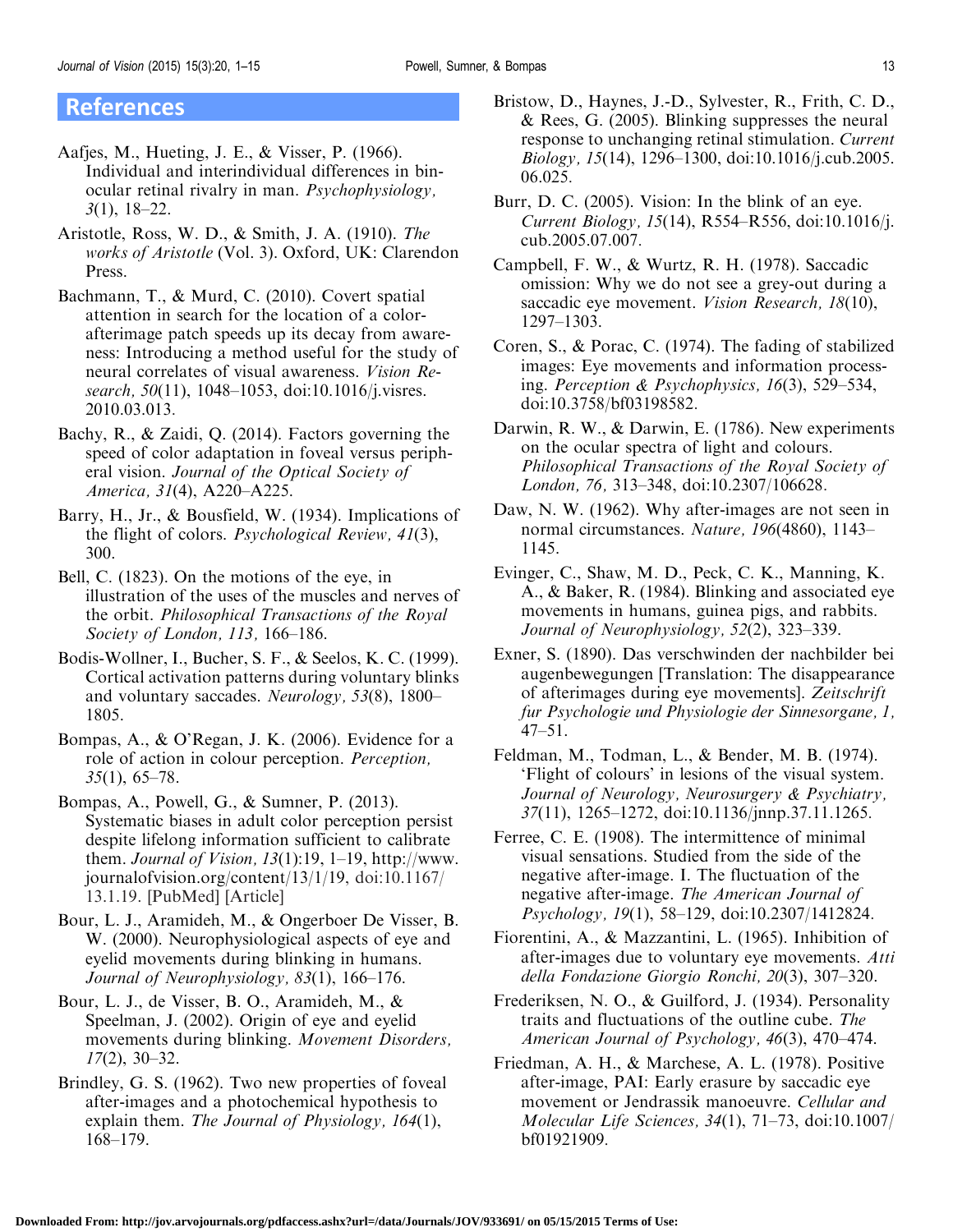- <span id="page-13-0"></span>Frisby, J. P. (1980). Seeing: Illusion, brain and mind. Oxford, UK: Oxford University Press.
- Gandhi, N. J., & Katnani, H. A. (2011). Interactions of eye and eyelid movements. In S. P. Liversedge, I. Gilchrist, & S. Everling (Eds.), The Oxford handbook of eye movements (p. 323). Oxford, UK: Oxford University Press.
- Gerling, J. R., & Spillmann, L. (1987). Duration of visual afterimages on modulated backgrounds: Postreceptoral processes. Vision Research, 27(4), 521–527, doi:10.1016/0042-6989(87)90038-1.
- Hazenberg, S. J., & van Lier, R. (2013). Afterimage watercolors: An exploration of contour-based afterimage filling-in. Frontiers in Psychology, 4, 707, doi:10.3389/fpsyg.2013.00707.
- Helmholtz, H. (1962). Helmholtz's treatise on phyiological optics (Vol. II). New York: Dover Publications, Inc.
- Ibbotson, M. R., & Cloherty, S. L. (2009). Visual perception: Saccadic omission: Suppression or temporal masking? Current Biology, 19(12), R493-R496.
- Kanai, R., Bahrami, B., & Rees, G. (2010). Human parietal cortex structure predicts individual differences in perceptual rivalry. Current Biology, 20(18), 1626–1630, doi:10.1016/j.cub.2010.07.027.
- Kennard, D. W., Hartmann, R. W., Kraft, D. P., & Boshes, B. (1970). Perceptual suppression of afterimages. Vision Research, 10(7), 575–585, doi: 10.1016/0042-6989(70)90051-9.
- Kleinschmidt, A., Sterzer, P., & Rees, G. (2012). Variability of perceptual multistability: From brain state to individual trait. Philosophical Transactions of the Royal Society B: Biological Sciences, 367(1591), 988–1000.
- Leigh, R. J., Newman, S. A., Folstein, S. E., Lasker, A. G., & Jensen, B. A. (1983). Abnormal ocular motor control in Huntington's disease. Neurology, 33(10), 1268–1268.
- Leigh, R. J.,  $&$  Zee, D. S. (1999). The neurology of eye movements. New York: Oxford University Press.
- Loftus, G. R., & Masson, M. E. (1994). Using confidence intervals in within-subject designs. Psychonomic Bulletin & Review, 1(4), 476–490.
- Magnussen, S., & Torjussen, T. (1974). Sustained visual afterimages. Vision Research, 14(8), 743–744, doi: 10.1016/0042-6989(74)90074-1.
- Matin, E. (1974). Saccadic suppression: A review and an analysis. Psychological Bulletin, 81(12), 899–917, doi:10.1037/h0037368.
- Matteson, H. H. (1965). After-images observed with intermittent background illumination. Vision Re-

search, 5(4–5), 123–132, doi:10.1016/ 0042-6989(65)90060-X.

- McLelland, D., Ahmed, B., & Bair, W. (2009). Responses to static visual images in macaque lateral geniculate nucleus: Implications for adaptation, negative afterimages, and visual fading. Journal of Neuroscience, 29(28), 8996–9001, doi:10. 1523/jneurosci.0467-09.2009.
- McLelland, D., Baker, P. M., Ahmed, B., & Bair, W. (2010). Neuronal responses during and after the presentation of static visual stimuli in macaque primary visual cortex. Journal of Neuroscience, 30(38), 12619–12631, doi:10.1523/jneurosci. 0815-10.2010.
- Melcher, D. (2007). Predictive remapping of visual features precedes saccadic eye movements. Nature Neuroscience, 10(7), 903–907. Retrieved from http://www.nature.com/neuro/journal/v10/n7/ suppinfo/nn1917\_S1.html.
- Melcher, D. (2009). Selective attention and the active remapping of object features in trans-saccadic perception. Vision Research, 49(10), 1249–1255, doi:10.1016/j.visres.2008.03.014.
- Melcher, D., & Colby, C. L. (2008). Trans-saccadic perception. Trends in Cognitive Sciences, 12(12), 466–473, doi:10.1016/j.tics.2008.09.003.
- Merriam, E. P., Genovese, C. R., & Colby, C. L. (2007). Remapping in human visual cortex. Journal of Neurophysiology, 97(2), 1738–1755, doi:10.1152/ jn.00189.2006.
- Nakamura, K., & Colby, C. L. (2002). Updating of the visual representation in monkey striate and extrastriate cortex during saccades. Proceedings of the National Academy of Sciences, USA, 99(6), 4026– 4031, doi:10.1073/pnas.052379899.
- Powell, G., Bompas, A., & Sumner, P. (2012). Making the incredible credible: Afterimages are modulated by contextual edges more than real stimuli. Journal of Vision, 12(10):17, 1–13, http://www. journalofvision.org/content/12/10/17, doi:10.1167/ 12.10.17. [\[PubMed\]](http://www.ncbi.nlm.nih.gov/pubmed/23024354) [\[Article\]](http://www.journalofvision.org/content/12/10/17)
- Ridder, W. H., & Tomlinson, A. (1993). Suppression of contrast sensitivity during eyelid blinks. Vision Research, 33(13), 1795–1802, doi:10.1016/ 0042-6989(93)90170-2.
- Ridder, W. H., & Tomlinson, A. (1997). A comparison of saccadic and blink suppression in normal observers. Vision Research, 37(22), 3171–3179, doi: 10.1016/s0042-6989(97)00110-7.
- Robertson, V. M., & Fry, G. A. (1937). After-images observed in complete darkness. The American Journal of Psychology,  $49(2)$ ,  $265-276$ .